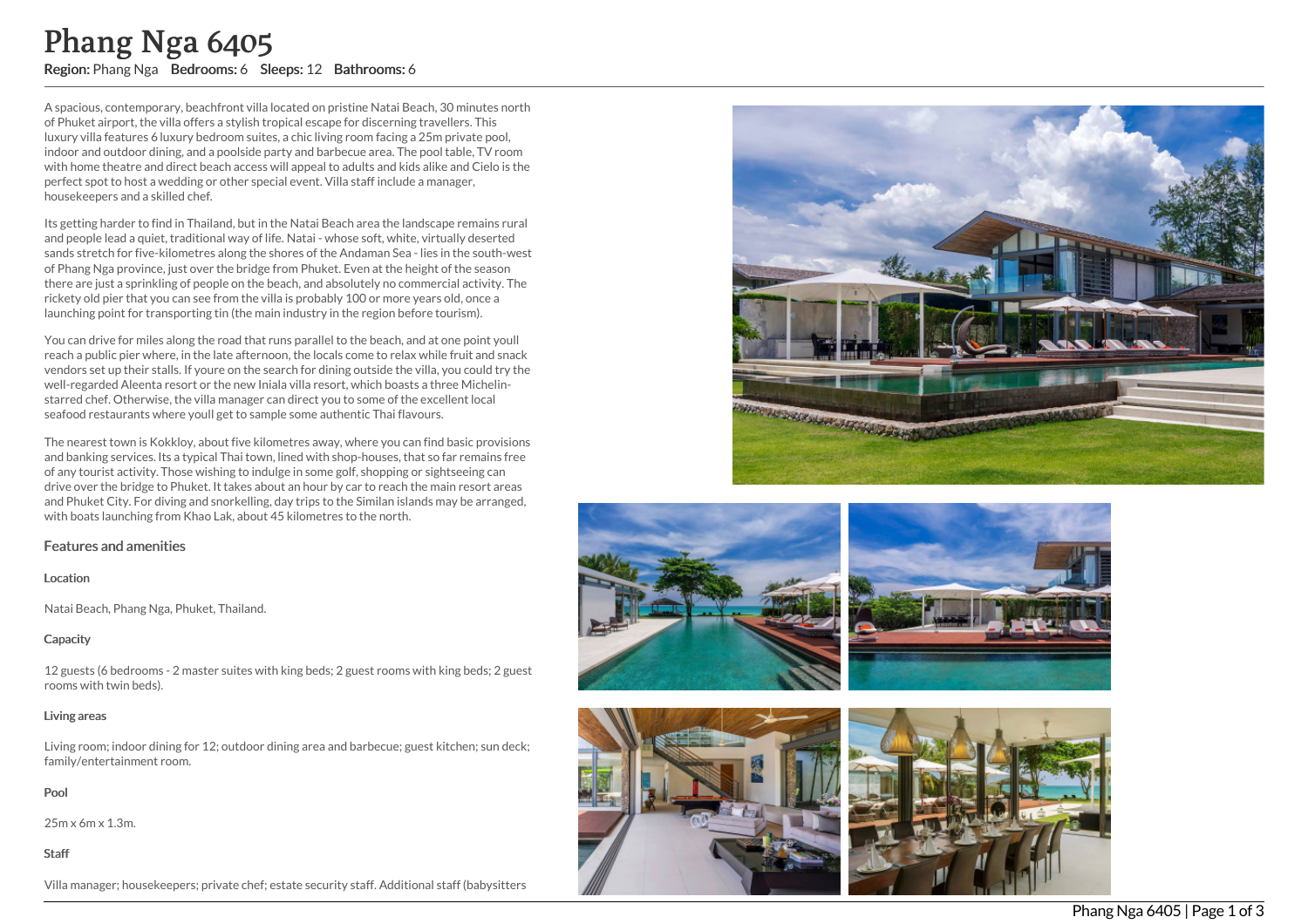and masseuses) available on request at extra cost.

#### Dining

The chef specialises in traditional Thai cuisine and seafood. Continental breakfasts are included.

#### **Communication**

Complimentary WiFi throughout the villa.

#### Entertainment

iPod dock/speakers; satellite TV/DVD player; pool table; CD player/digital stereo system; DVD library.

## For families

Villa Amarelo is ideal for families; two of the bedrooms are twin-bedded and a baby cot and high chairs are available on request.

### Spa, gym and yoga

Complimentary use of the estate's well-equipped gym; yoga and masseuse can be arranged for an additional cost.

### **Transport**

Complimentary 1 x airport pickup.

### Weddings and events

Events for up to 80 people seated and 120 standing can be arranged at Amarelo with prior notice (event fee applies).

### Additional facilities

Pool table; surf boards; football and volleyball equipment; table tennis; safety deposit boxes.

# Property area

823sqm (villa); 3,841sqm (land).

# The layout

# Indoor living

- Sleek, glass-fronted living room overlooking the pool and ocean
- Comfortable family and entertainment room
- Dining room seating 12
- Open-plan, modern, fitted guest kitchen

# Outdoor living

25-metre saltwater infinity pool